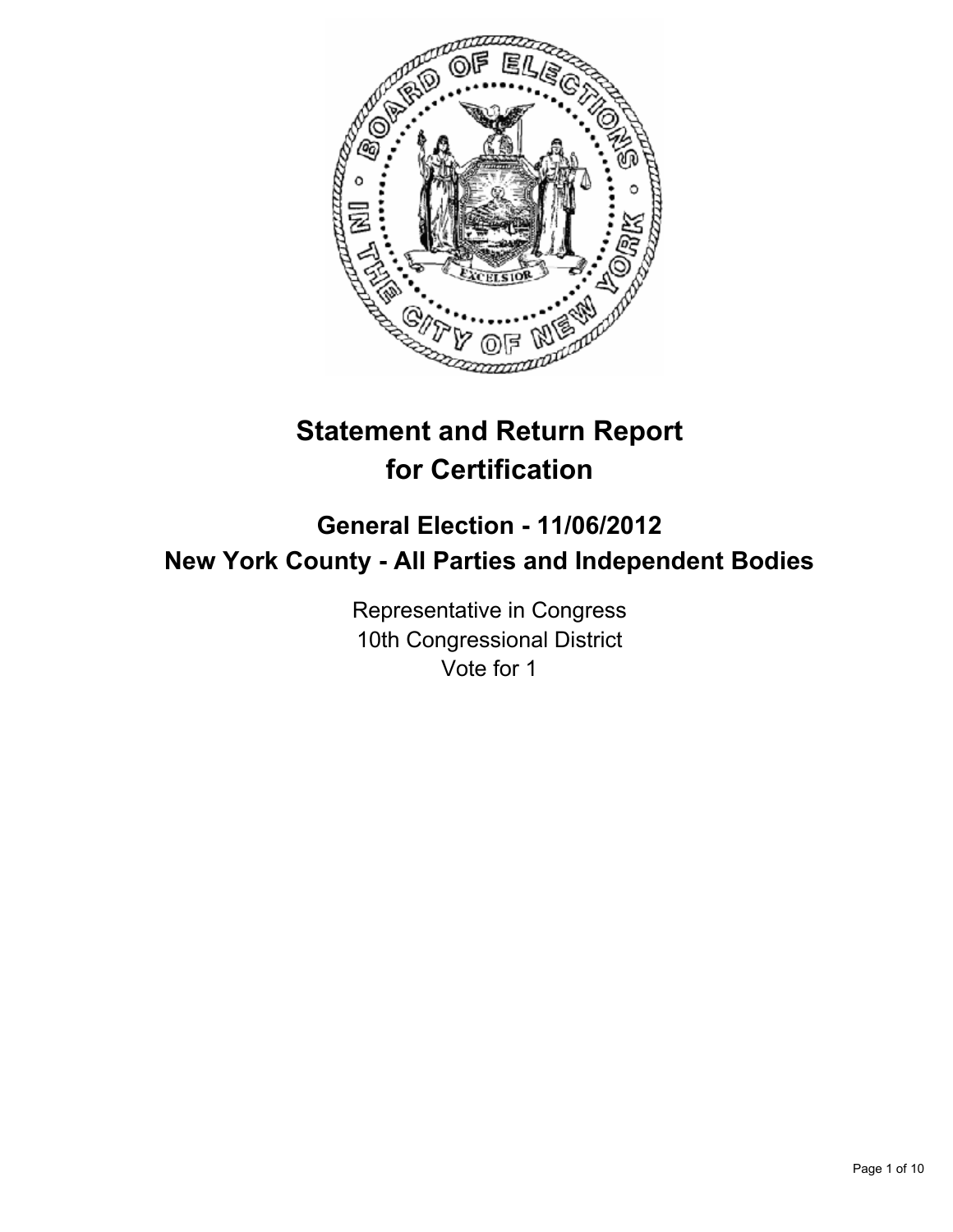

| <b>PUBLIC COUNTER</b>                                    | 8,229  |
|----------------------------------------------------------|--------|
| <b>EMERGENCY</b>                                         | 186    |
| ABSENTEE/MILITARY                                        | 410    |
| <b>FEDERAL</b>                                           | 205    |
| <b>SPECIAL PRESIDENTIAL</b>                              | 0      |
| <b>AFFIDAVIT</b>                                         | 1,895  |
| <b>Total Ballots</b>                                     | 10,925 |
| Less - Inapplicable Federal/Special Presidential Ballots | 0      |
| <b>Total Applicable Ballots</b>                          | 10,925 |
| JERROLD L. NADLER (DEMOCRATIC)                           | 6,394  |
| MICHAEL W. CHAN (REPUBLICAN)                             | 2,211  |
| MICHAEL W. CHAN (CONSERVATIVE)                           | 127    |
| JERROLD L. NADLER (WORKING FAMILIES)                     | 295    |
| CAROLYN B. MALONEY (WRITE-IN)                            | 2      |
| DONALD CUMMINGS (WRITE-IN)                               | 1      |
| FRANK SERPICO (WRITE-IN)                                 | 1      |
| HAKEEM S. JEFFRIES (WRITE-IN)                            | 4      |
| JULIE MENIN (WRITE-IN)                                   | 1      |
| UNATTRIBUTABLE WRITE-IN (WRITE-IN)                       | 3      |
| <b>Total Votes</b>                                       | 9,039  |
| Unrecorded                                               | 1,886  |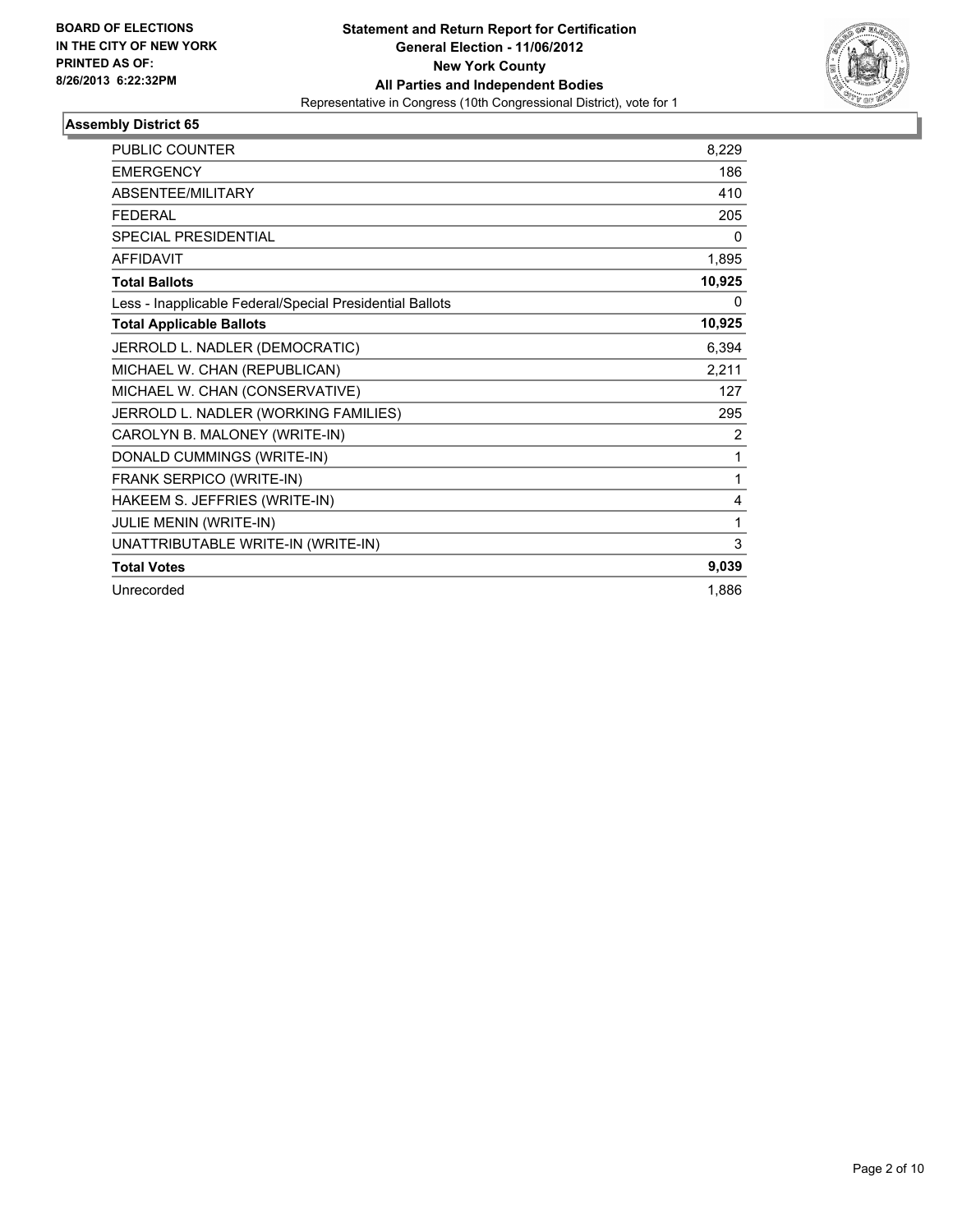

| <b>PUBLIC COUNTER</b>                                    | 31,472 |
|----------------------------------------------------------|--------|
| <b>EMERGENCY</b>                                         | 208    |
| ABSENTEE/MILITARY                                        | 1,653  |
| <b>FEDERAL</b>                                           | 1,124  |
| <b>SPECIAL PRESIDENTIAL</b>                              | 0      |
| AFFIDAVIT                                                | 3,220  |
| <b>Total Ballots</b>                                     | 37,677 |
| Less - Inapplicable Federal/Special Presidential Ballots | 0      |
| <b>Total Applicable Ballots</b>                          | 37,677 |
| JERROLD L. NADLER (DEMOCRATIC)                           | 26,512 |
| MICHAEL W. CHAN (REPUBLICAN)                             | 5,067  |
| MICHAEL W. CHAN (CONSERVATIVE)                           | 266    |
| JERROLD L. NADLER (WORKING FAMILIES)                     | 1,609  |
| ADAM WILLIAM MALITZ (WRITE-IN)                           | 1      |
| ALAN S. BELLONE (WRITE-IN)                               | 1      |
| ANDREW BERMAN (WRITE-IN)                                 | 1      |
| <b>BEN KRAMER (WRITE-IN)</b>                             | 1      |
| <b>BRIAN STEEL (WRITE-IN)</b>                            | 1      |
| CHARLES FINA (WRITE-IN)                                  | 1      |
| ERIN DUGGAN (WRITE-IN)                                   | 1      |
| <b>GRACE MENG (WRITE-IN)</b>                             | 1      |
| HAKEEM S. JEFFRIES (WRITE-IN)                            | 11     |
| HORATIO NELSON (WRITE-IN)                                | 1      |
| <b>INDER SINCH (WRITE-IN)</b>                            | 1      |
| ISREAL RODRIGUEZ (WRITE-IN)                              | 1      |
| JACOB SASSON (WRITE-IN)                                  | 1      |
| JERROLD NADLER (WRITE-IN)                                | 2      |
| JESSICA DAUBEL (WRITE-IN)                                | 1      |
| JOSE E. SERRANO (WRITE-IN)                               | 1      |
| LENORA FULANI (WRITE-IN)                                 | 1      |
| MATTHEW HAVENS (WRITE-IN)                                | 1      |
| MICHAEL DORENTUD (WRITE-IN)                              | 1      |
| RICHARD COWDEN (WRITE-IN)                                | 1      |
| ROBERT SCHWARTZ (WRITE-IN)                               | 1      |
| SHANE SHEENY (WRITE-IN)                                  | 1      |
| UNATTRIBUTABLE WRITE-IN (WRITE-IN)                       | 7      |
| <b>Total Votes</b>                                       | 33,494 |
| Unrecorded                                               | 4,183  |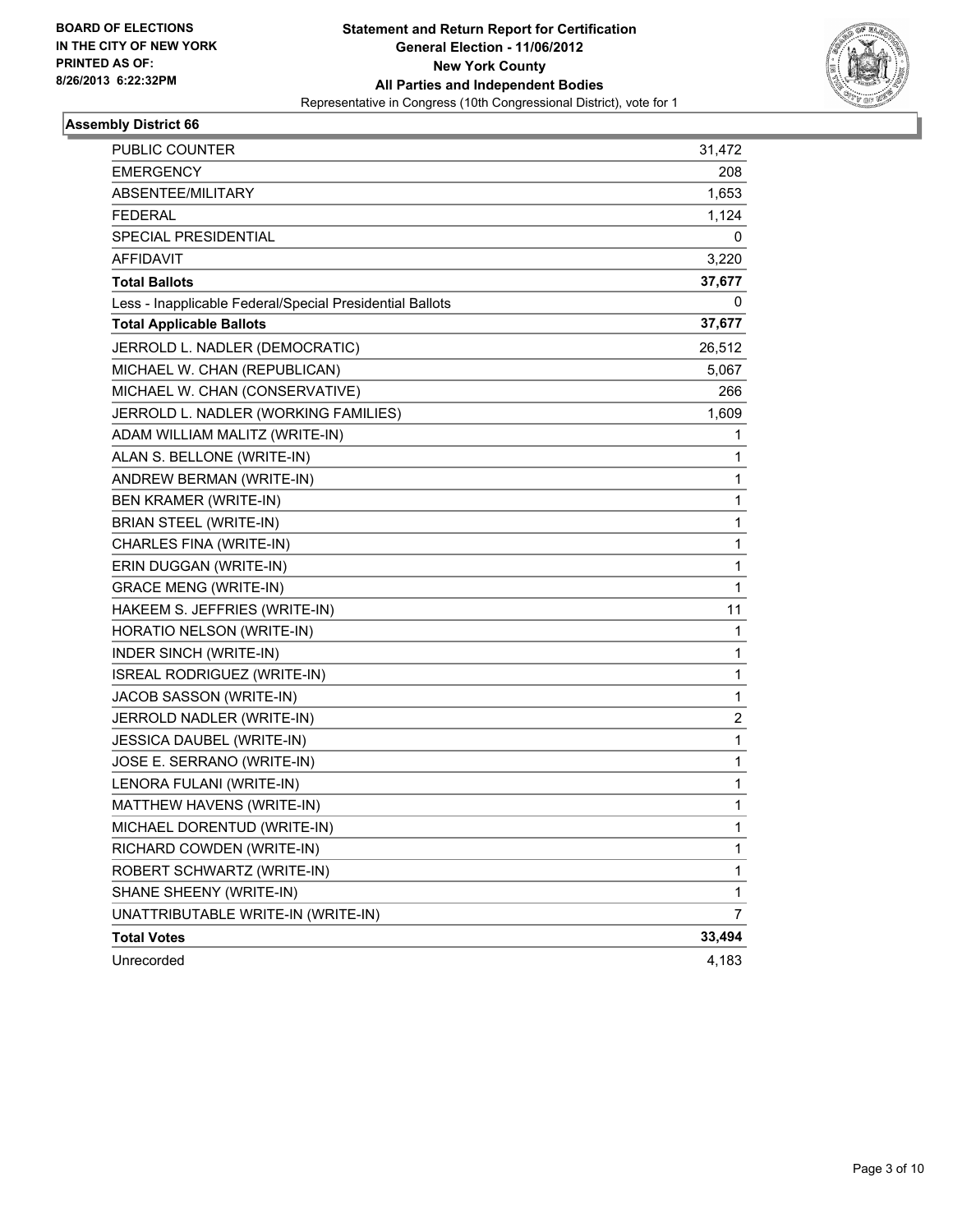

| PUBLIC COUNTER                                           | 49,654 |
|----------------------------------------------------------|--------|
| <b>EMERGENCY</b>                                         | 82     |
| <b>ABSENTEE/MILITARY</b>                                 | 2,340  |
| <b>FEDERAL</b>                                           | 1,397  |
| SPECIAL PRESIDENTIAL                                     | 0      |
| <b>AFFIDAVIT</b>                                         | 3,890  |
| <b>Total Ballots</b>                                     | 57,363 |
| Less - Inapplicable Federal/Special Presidential Ballots | 0      |
| <b>Total Applicable Ballots</b>                          | 57,363 |
| JERROLD L. NADLER (DEMOCRATIC)                           | 41,114 |
| MICHAEL W. CHAN (REPUBLICAN)                             | 8,009  |
| MICHAEL W. CHAN (CONSERVATIVE)                           | 466    |
| JERROLD L. NADLER (WORKING FAMILIES)                     | 1,797  |
| ALLAN S. BELLONE (WRITE-IN)                              | 1      |
| ARTYOM TKACHENKO (WRITE-IN)                              | 1      |
| CHARLES B. RANGEL (WRITE-IN)                             | 2      |
| CHARLES BARRON (WRITE-IN)                                | 1      |
| CORRINNE BEREZUK (WRITE-IN)                              | 1      |
| DAVID SWANSEN (WRITE-IN)                                 | 1      |
| HAKEEM S. JEFFRIES (WRITE-IN)                            | 1      |
| <b>JIM HALPERT (WRITE-IN)</b>                            | 1      |
| JOSE E. SERRANO (WRITE-IN)                               | 1      |
| JOSEPH CROWLEY (WRITE-IN)                                | 1      |
| KANYA BALAKRISHAN (WRITE-IN)                             | 1      |
| MARK GOLDSTEIN (WRITE-IN)                                | 1      |
| MILTON GOODMAN (WRITE-IN)                                | 1      |
| NICK JOHNSON (WRITE-IN)                                  | 1      |
| ODILE DELSOL (WRITE-IN)                                  | 1      |
| ROBERTO GILBERTO (WRITE-IN)                              | 1      |
| ROSE WEINER (WRITE-IN)                                   | 1      |
| ROSS GOLDSTEIN (WRITE-IN)                                | 1      |
| STEPHANIE CLOUD (WRITE-IN)                               | 1      |
| STEVE VILLANUEVA (WRITE-IN)                              | 1      |
| TONY VASSALLO (WRITE-IN)                                 | 1      |
| UNATTRIBUTABLE WRITE-IN (WRITE-IN)                       | 8      |
| <b>Total Votes</b>                                       | 51,416 |
| Unrecorded                                               | 5,947  |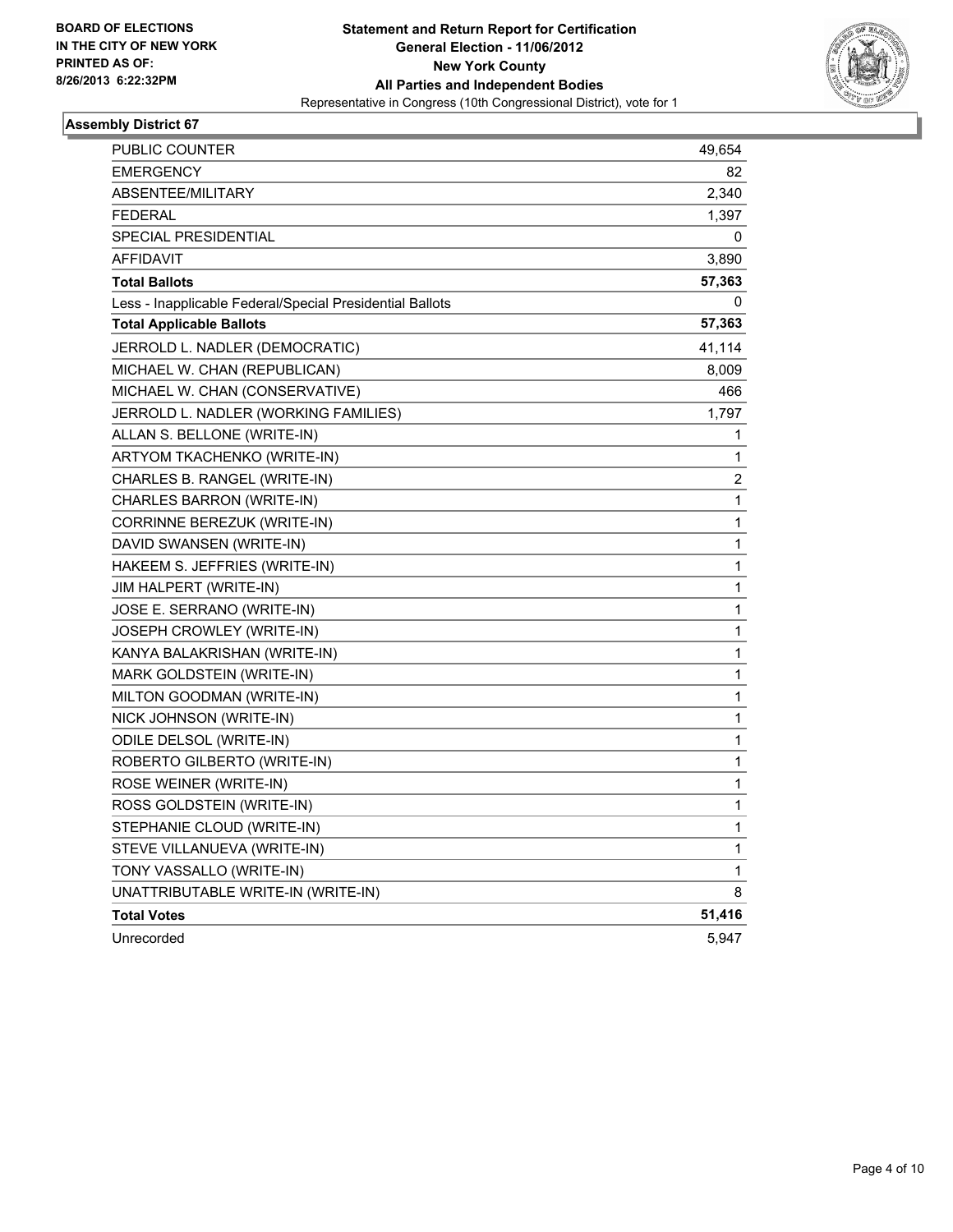

| PUBLIC COUNTER                                           | 39,459 |
|----------------------------------------------------------|--------|
| <b>EMERGENCY</b>                                         | 512    |
| <b>ABSENTEE/MILITARY</b>                                 | 1,972  |
| <b>FEDERAL</b>                                           | 1,068  |
| <b>SPECIAL PRESIDENTIAL</b>                              | 0      |
| AFFIDAVIT                                                | 2,807  |
| <b>Total Ballots</b>                                     | 45,818 |
| Less - Inapplicable Federal/Special Presidential Ballots | 0      |
| <b>Total Applicable Ballots</b>                          | 45,818 |
| JERROLD L. NADLER (DEMOCRATIC)                           | 34,265 |
| MICHAEL W. CHAN (REPUBLICAN)                             | 3,885  |
| MICHAEL W. CHAN (CONSERVATIVE)                           | 276    |
| JERROLD L. NADLER (WORKING FAMILIES)                     | 2,148  |
| CAROLYN B. MALONEY (WRITE-IN)                            | 1      |
| CHARLES B. RANGEL (WRITE-IN)                             | 3      |
| <b>COLIN BEAVEN (WRITE-IN)</b>                           | 1      |
| COLIN M. BEAVAN (WRITE-IN)                               | 1      |
| CRAIG SCHLEY (WRITE-IN)                                  | 2      |
| EDWARD COX (WRITE-IN)                                    | 1      |
| HENRY DZIALO (WRITE-IN)                                  | 1      |
| JACK DUCH (WRITE-IN)                                     | 1      |
| JAZZ HAYDEN (WRITE-IN)                                   | 1      |
| JEROLD E. SERRANO (WRITE-IN)                             | 1      |
| JESSIE VENTURA (WRITE-IN)                                | 1      |
| JOSE E. SERRANO (WRITE-IN)                               | 14     |
| NIC ANTOINE (WRITE-IN)                                   | 1      |
| OTIS WERBER (WRITE-IN)                                   | 1      |
| RALPH NADER (WRITE-IN)                                   | 1      |
| RANDY ALTSCHULER (WRITE-IN)                              | 1      |
| RON PAUL (WRITE-IN)                                      | 1      |
| THEODORE J. DALEY (WRITE-IN)                             | 1      |
| UNATTRIBUTABLE WRITE-IN (WRITE-IN)                       | 6      |
| WILLIAM BLACK (WRITE-IN)                                 | 1      |
| <b>Total Votes</b>                                       | 40,615 |
| Unrecorded                                               | 5,203  |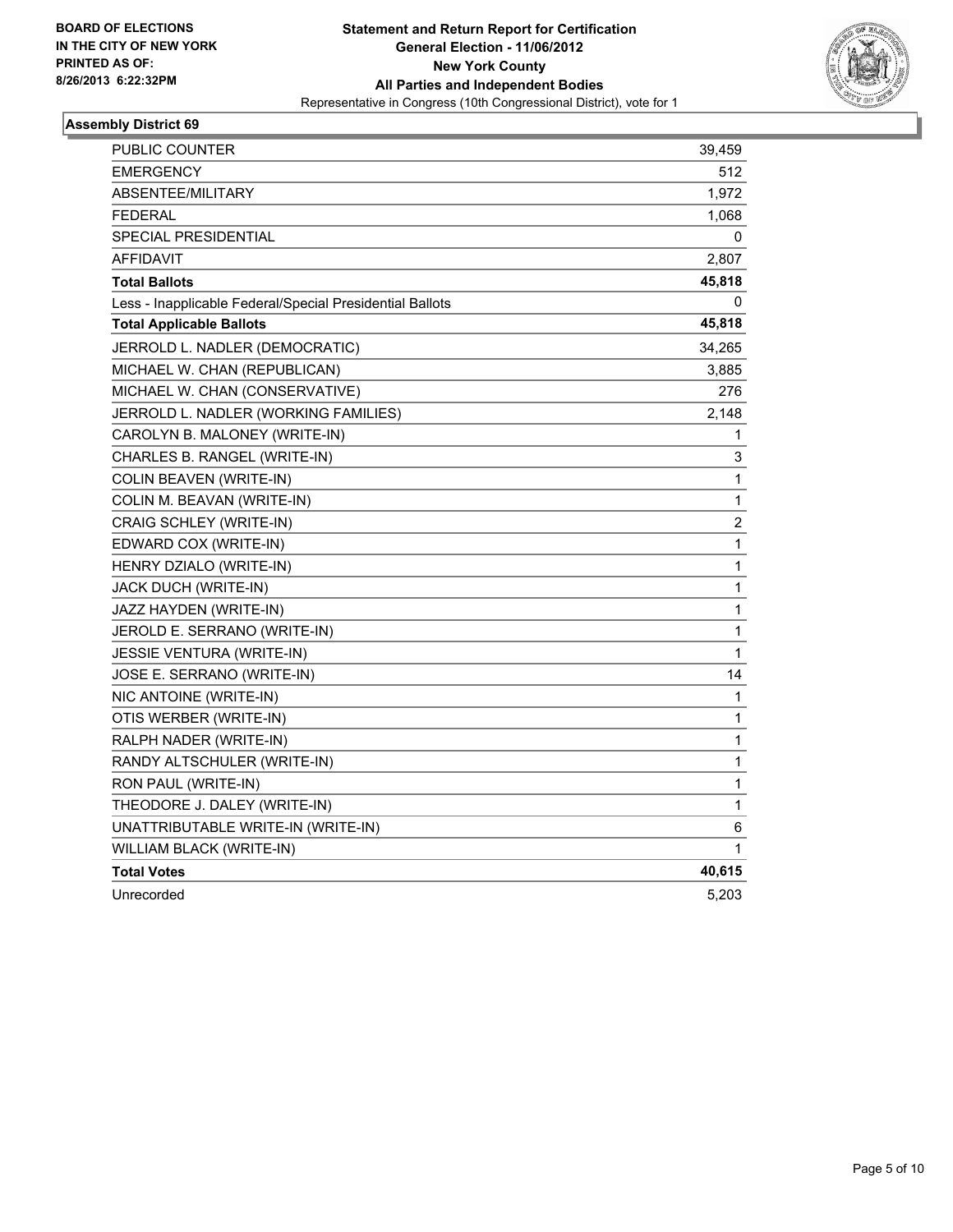

| <b>PUBLIC COUNTER</b>                                    | 568            |
|----------------------------------------------------------|----------------|
| <b>EMERGENCY</b>                                         | 43             |
| ABSENTEE/MILITARY                                        | 24             |
| <b>FEDERAL</b>                                           | 38             |
| <b>SPECIAL PRESIDENTIAL</b>                              | 0              |
| <b>AFFIDAVIT</b>                                         | 31             |
| <b>Total Ballots</b>                                     | 704            |
| Less - Inapplicable Federal/Special Presidential Ballots | 0              |
| <b>Total Applicable Ballots</b>                          | 704            |
| JERROLD L. NADLER (DEMOCRATIC)                           | 534            |
| MICHAEL W. CHAN (REPUBLICAN)                             | 43             |
| MICHAEL W. CHAN (CONSERVATIVE)                           | $\overline{2}$ |
| JERROLD L. NADLER (WORKING FAMILIES)                     | 43             |
| FRANK DELLA VALLE (WRITE-IN)                             | 1              |
| <b>Total Votes</b>                                       | 623            |
| Unrecorded                                               | 81             |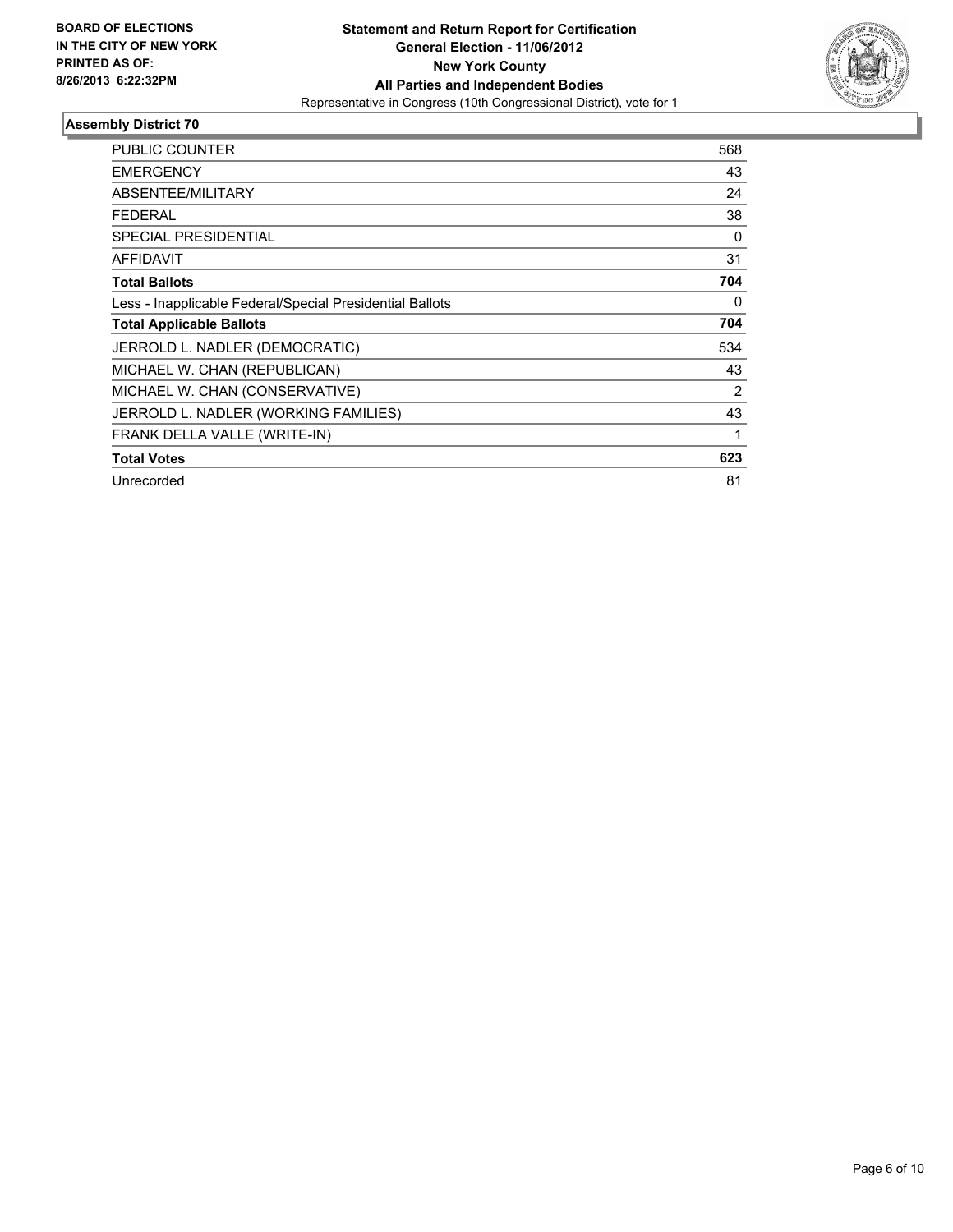

| <b>PUBLIC COUNTER</b>                                    | 23,145       |
|----------------------------------------------------------|--------------|
| <b>EMERGENCY</b>                                         | 4            |
| ABSENTEE/MILITARY                                        | 1,106        |
| <b>FEDERAL</b>                                           | 468          |
| <b>SPECIAL PRESIDENTIAL</b>                              | 0            |
| <b>AFFIDAVIT</b>                                         | 1,942        |
| <b>Total Ballots</b>                                     | 26,665       |
| Less - Inapplicable Federal/Special Presidential Ballots | 0            |
| <b>Total Applicable Ballots</b>                          | 26,665       |
| JERROLD L. NADLER (DEMOCRATIC)                           | 19,125       |
| MICHAEL W. CHAN (REPUBLICAN)                             | 2,852        |
| MICHAEL W. CHAN (CONSERVATIVE)                           | 252          |
| JERROLD L. NADLER (WORKING FAMILIES)                     | 1,107        |
| ALEXANDER KAPLAN (WRITE-IN)                              | 1            |
| CAROLYN B. MALONEY (WRITE-IN)                            | 1            |
| CHARLES B. CAMPBELL (WRITE-IN)                           | 1            |
| CHARLES ZLATKIN (WRITE-IN)                               | 1            |
| CHRIS WOODARD (WRITE-IN)                                 | 1            |
| DANNY MEYER (WRITE-IN)                                   | 1            |
| DAVE ROBINSON (WRITE-IN)                                 | $\mathbf{1}$ |
| FRED ENGLES (WRITE-IN)                                   | 1            |
| JOE SHOWALTER (WRITE-IN)                                 | 1            |
| KEITH ROLLAND (WRITE-IN)                                 | 1            |
| LAUREN OHMAN (WRITE-IN)                                  | $\mathbf{1}$ |
| LUCY MARTINEZ (WRITE-IN)                                 | 1            |
| MICHAEL W. CHAR (WRITE-IN)                               | 1            |
| <b>OWEN MAYER (WRITE-IN)</b>                             | 1            |
| TOM GOGGIN (WRITE-IN)                                    | 1            |
| UNATTRIBUTABLE WRITE-IN (WRITE-IN)                       | 2            |
| YASSI ROSENBLATT (WRITE-IN)                              | 1            |
| YETTA KURLAND (WRITE-IN)                                 | 1            |
| <b>Total Votes</b>                                       | 23,355       |
| Unrecorded                                               | 3,310        |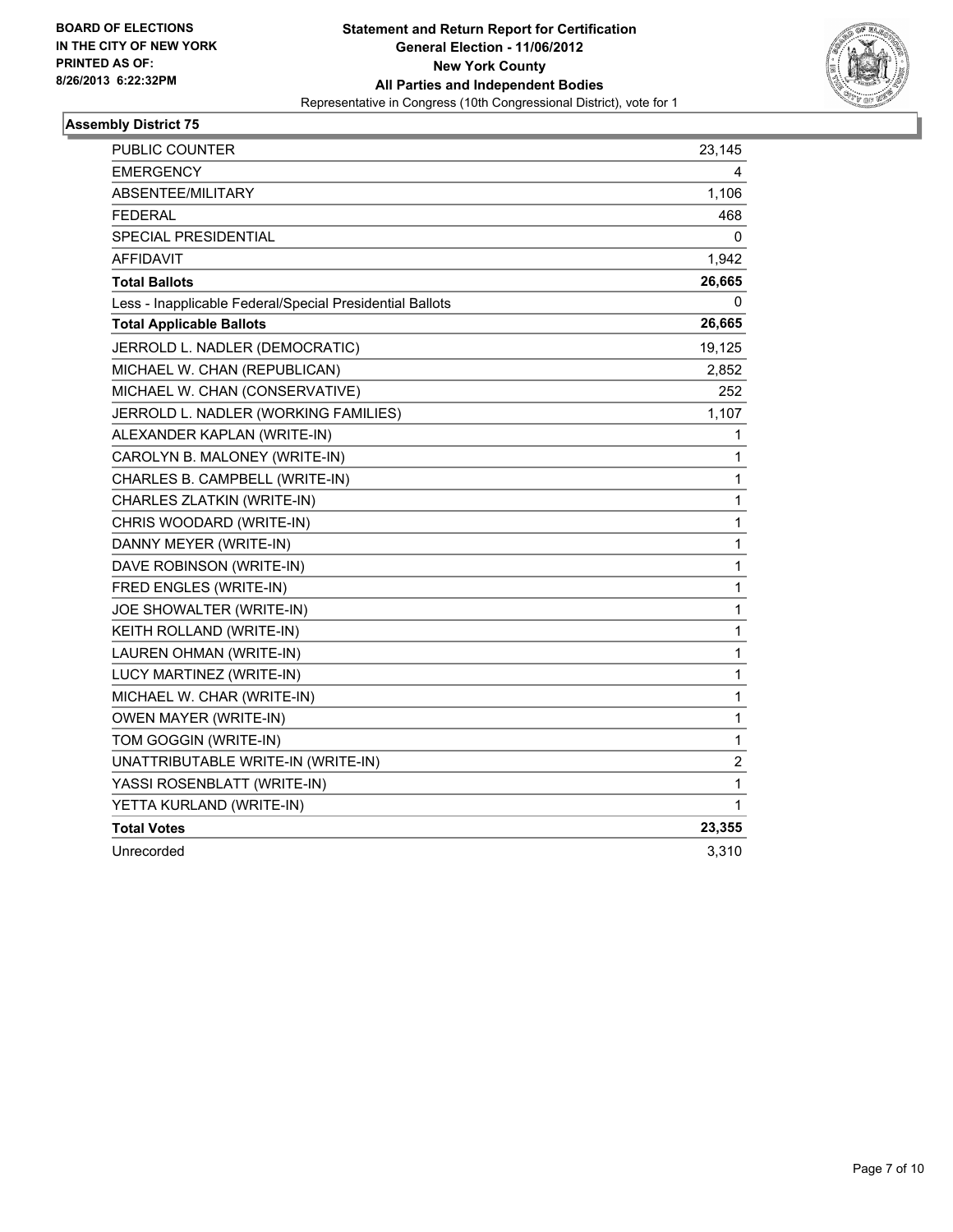

#### **Total for Representative in Congress (10th Congressional District) - New York County**

| PUBLIC COUNTER                                           | 152,527        |
|----------------------------------------------------------|----------------|
| <b>EMERGENCY</b>                                         | 1,035          |
| ABSENTEE/MILITARY                                        | 7,505          |
| <b>FEDERAL</b>                                           | 4,300          |
| SPECIAL PRESIDENTIAL                                     | 0              |
| <b>AFFIDAVIT</b>                                         | 13,785         |
| <b>Total Ballots</b>                                     | 179,152        |
| Less - Inapplicable Federal/Special Presidential Ballots | 0              |
| <b>Total Applicable Ballots</b>                          | 179,152        |
| JERROLD L. NADLER (DEMOCRATIC)                           | 127,944        |
| MICHAEL W. CHAN (REPUBLICAN)                             | 22,067         |
| MICHAEL W. CHAN (CONSERVATIVE)                           | 1,389          |
| JERROLD L. NADLER (WORKING FAMILIES)                     | 6,999          |
| ADAM WILLIAM MALITZ (WRITE-IN)                           | 1              |
| ALAN S. BELLONE (WRITE-IN)                               | 1              |
| ALEXANDER KAPLAN (WRITE-IN)                              | 1              |
| ALLAN S. BELLONE (WRITE-IN)                              | 1              |
| ANDREW BERMAN (WRITE-IN)                                 | 1              |
| ARTYOM TKACHENKO (WRITE-IN)                              | 1              |
| <b>BEN KRAMER (WRITE-IN)</b>                             | 1              |
| <b>BRIAN STEEL (WRITE-IN)</b>                            | 1              |
| CAROLYN B. MALONEY (WRITE-IN)                            | 4              |
| CHARLES B. CAMPBELL (WRITE-IN)                           | 1              |
| CHARLES B. RANGEL (WRITE-IN)                             | 5              |
| CHARLES BARRON (WRITE-IN)                                | 1              |
| CHARLES FINA (WRITE-IN)                                  | 1              |
| CHARLES ZLATKIN (WRITE-IN)                               | 1              |
| CHRIS WOODARD (WRITE-IN)                                 | 1              |
| COLIN BEAVEN (WRITE-IN)                                  | 1              |
| COLIN M. BEAVAN (WRITE-IN)                               | 1              |
| CORRINNE BEREZUK (WRITE-IN)                              | 1              |
| CRAIG SCHLEY (WRITE-IN)                                  | $\overline{2}$ |
| DANNY MEYER (WRITE-IN)                                   | 1              |
| DAVE ROBINSON (WRITE-IN)                                 | 1              |
| DAVID SWANSEN (WRITE-IN)                                 | 1              |
| DONALD CUMMINGS (WRITE-IN)                               | 1              |
| EDWARD COX (WRITE-IN)                                    | 1              |
| ERIN DUGGAN (WRITE-IN)                                   | 1              |
| FRANK DELLA VALLE (WRITE-IN)                             | 1              |
| FRANK SERPICO (WRITE-IN)                                 | 1              |
| FRED ENGLES (WRITE-IN)                                   | 1              |
| <b>GRACE MENG (WRITE-IN)</b>                             | 1              |
| HAKEEM S. JEFFRIES (WRITE-IN)                            | 16             |
| HENRY DZIALO (WRITE-IN)                                  | 1              |
| HORATIO NELSON (WRITE-IN)                                | 1              |
| INDER SINCH (WRITE-IN)                                   | 1              |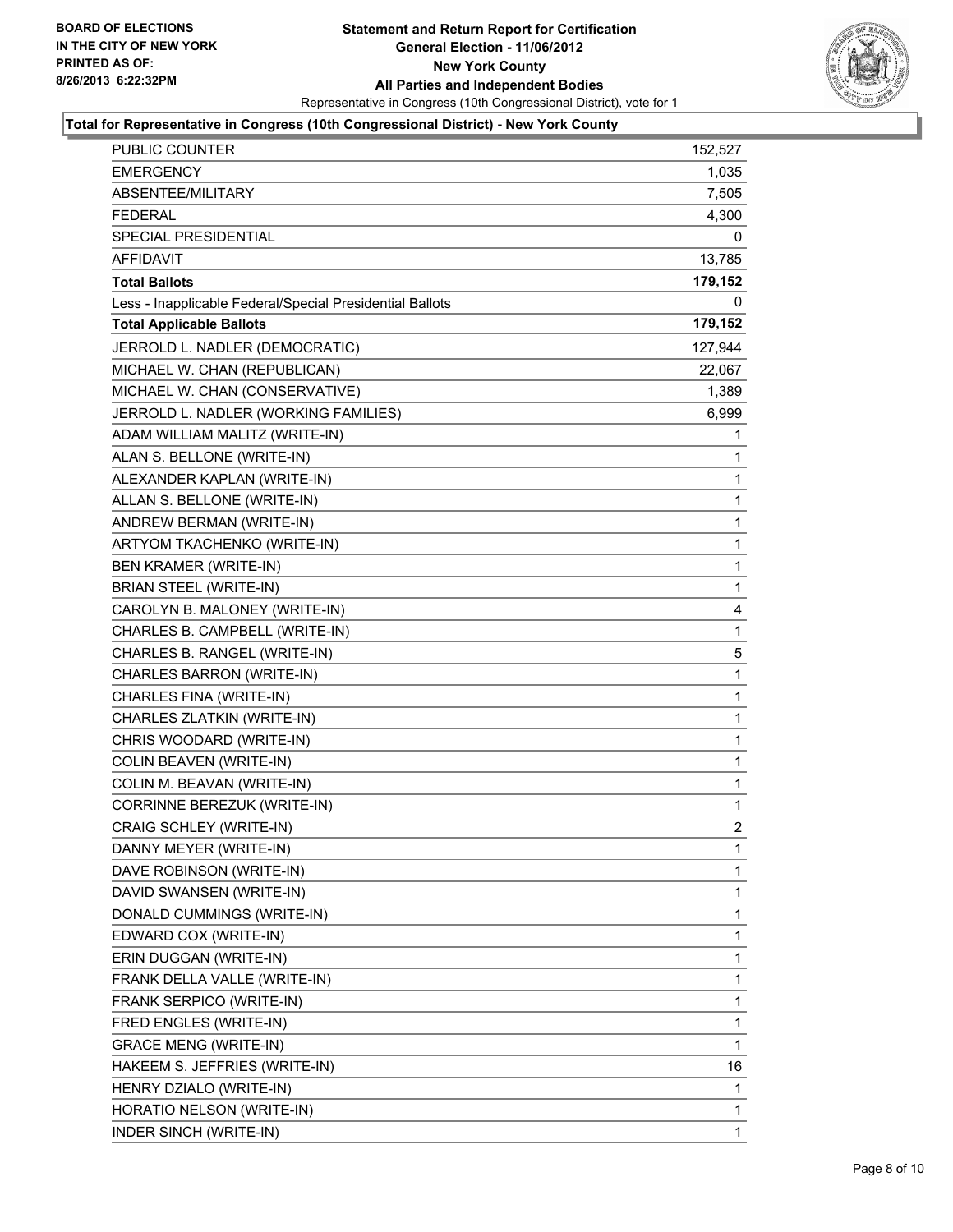

### **Total for Representative in Congress (10th Congressional District) - New York County**

| ISREAL RODRIGUEZ (WRITE-IN)        | 1            |
|------------------------------------|--------------|
| JACK DUCH (WRITE-IN)               | 1            |
| JACOB SASSON (WRITE-IN)            | 1            |
| JAZZ HAYDEN (WRITE-IN)             | 1            |
| JEROLD E. SERRANO (WRITE-IN)       | 1            |
| JERROLD NADLER (WRITE-IN)          | $\mathbf{2}$ |
| JESSICA DAUBEL (WRITE-IN)          | 1            |
| JESSIE VENTURA (WRITE-IN)          | 1            |
| JIM HALPERT (WRITE-IN)             | 1            |
| JOE SHOWALTER (WRITE-IN)           | 1            |
| JOSE E. SERRANO (WRITE-IN)         | 16           |
| JOSEPH CROWLEY (WRITE-IN)          | 1            |
| JULIE MENIN (WRITE-IN)             | 1            |
| KANYA BALAKRISHAN (WRITE-IN)       | 1            |
| KEITH ROLLAND (WRITE-IN)           | 1            |
| LAUREN OHMAN (WRITE-IN)            | 1            |
| LENORA FULANI (WRITE-IN)           | 1            |
| LUCY MARTINEZ (WRITE-IN)           | 1            |
| MARK GOLDSTEIN (WRITE-IN)          | 1            |
| MATTHEW HAVENS (WRITE-IN)          | 1            |
| MICHAEL DORENTUD (WRITE-IN)        | 1            |
| MICHAEL W. CHAR (WRITE-IN)         | 1            |
| MILTON GOODMAN (WRITE-IN)          | 1            |
| NIC ANTOINE (WRITE-IN)             | 1            |
| NICK JOHNSON (WRITE-IN)            | 1            |
| ODILE DELSOL (WRITE-IN)            | 1            |
| OTIS WERBER (WRITE-IN)             | 1            |
| <b>OWEN MAYER (WRITE-IN)</b>       | 1            |
| RALPH NADER (WRITE-IN)             | 1            |
| RANDY ALTSCHULER (WRITE-IN)        | 1            |
| RICHARD COWDEN (WRITE-IN)          | 1            |
| ROBERT SCHWARTZ (WRITE-IN)         | 1            |
| ROBERTO GILBERTO (WRITE-IN)        | 1            |
| RON PAUL (WRITE-IN)                | 1            |
| ROSE WEINER (WRITE-IN)             | 1            |
| ROSS GOLDSTEIN (WRITE-IN)          | 1            |
| SHANE SHEENY (WRITE-IN)            | 1            |
| STEPHANIE CLOUD (WRITE-IN)         | 1            |
| STEVE VILLANUEVA (WRITE-IN)        | 1            |
| THEODORE J. DALEY (WRITE-IN)       | 1            |
| TOM GOGGIN (WRITE-IN)              | 1            |
| TONY VASSALLO (WRITE-IN)           | 1            |
| UNATTRIBUTABLE WRITE-IN (WRITE-IN) | 26           |
| WILLIAM BLACK (WRITE-IN)           | 1            |
| YASSI ROSENBLATT (WRITE-IN)        | 1            |
| YETTA KURLAND (WRITE-IN)           | $\mathbf{1}$ |